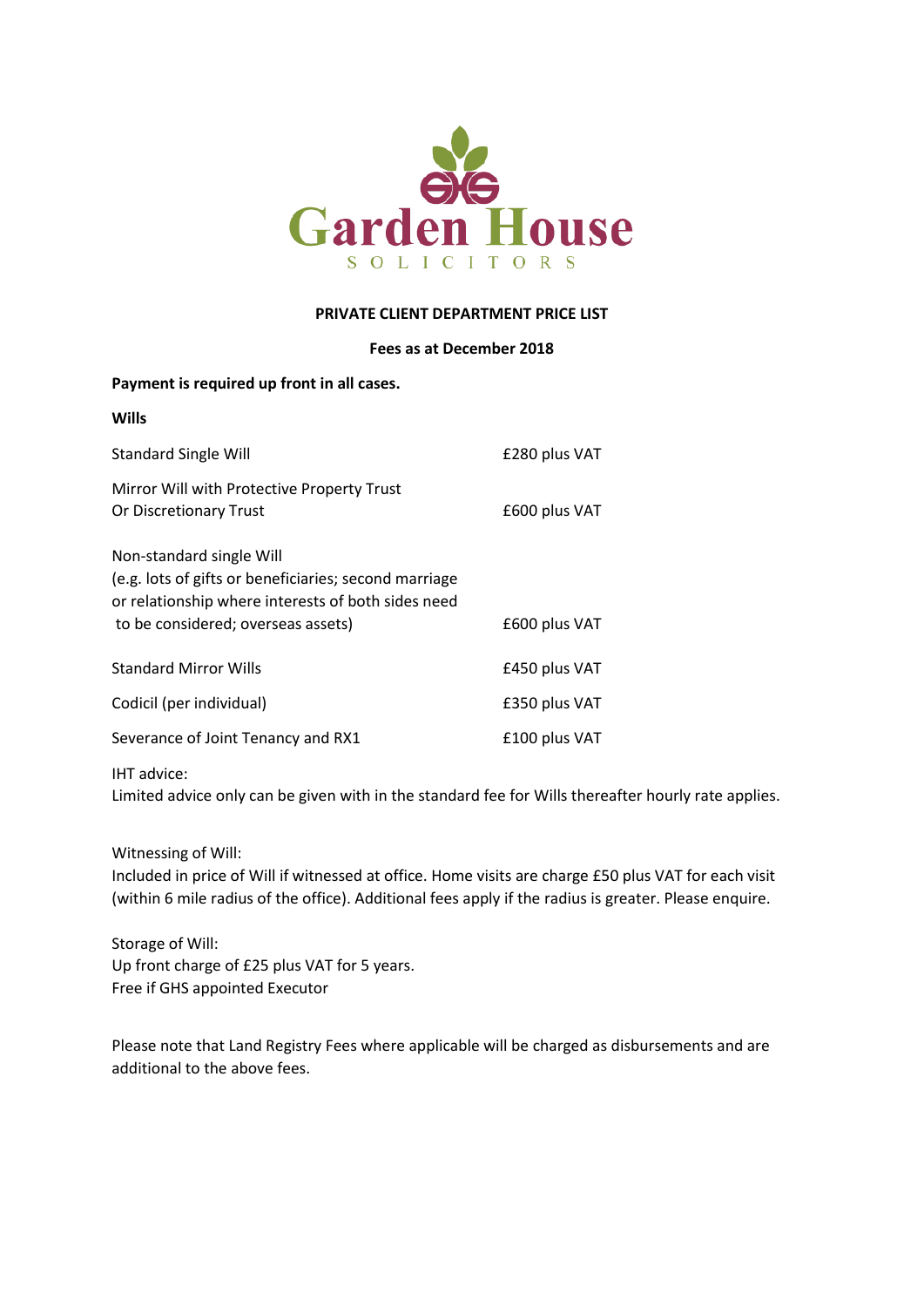## **Severance of Joint Tenancy and Form RX1**

| Applying for Office Copy Entries at Land Registry:<br>(disbursements)                                         | £15 plus $VAT + E3$ for office copies |
|---------------------------------------------------------------------------------------------------------------|---------------------------------------|
| If severance and RX1 at time of new Will                                                                      | £100 plus VAT                         |
| In all other cases: ring fences assets to protect client<br>against care home fees and also second marriages) | £350 plus VAT                         |

# **Lasting Powers of Attorney**

**We offer a tailored bespoke service and advise clients on the merits of entering into Lasting Powers of Attorney, whether Financial & Property or Health & Welfare.**

| One LPA (individual)                          | £500 plus VAT |
|-----------------------------------------------|---------------|
| Two LPA's (individual                         | £750 plus VAT |
| Two LPA's (couple)                            | £750 plus VAT |
| Four LPA's (couple)                           | £975 plus VAT |
| One General Power of Attorney                 | £250 plus VAT |
| 10% off within 4 weeks of finalising new Will |               |
| General                                       |               |
| Out of hours appointment                      | £50 plus VAT  |
| Registration of EPA                           | Hourly rate   |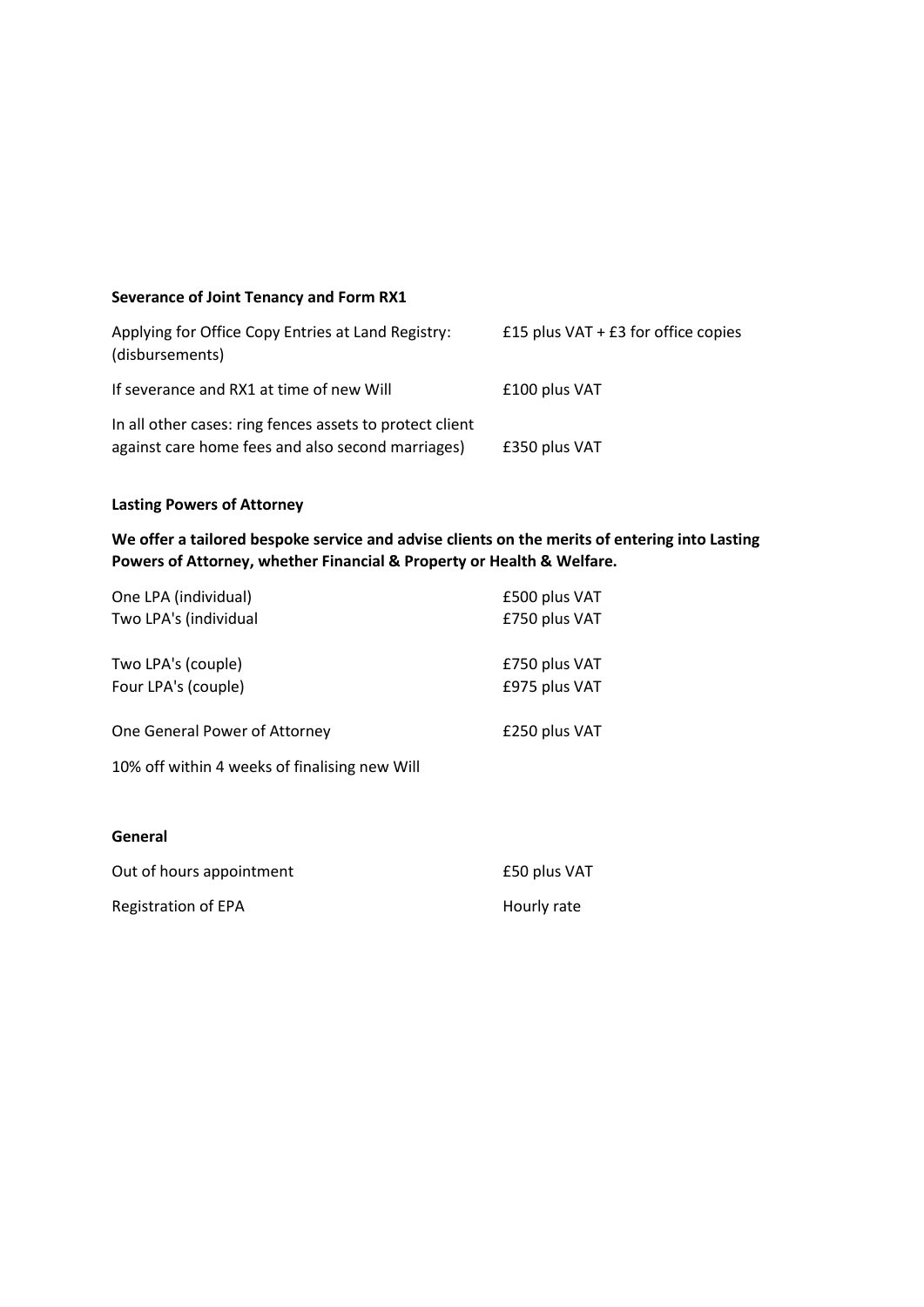## **Court of Protection**

| Application for Deputyship Order                                                 | Hourly rate   |
|----------------------------------------------------------------------------------|---------------|
| <b>Statutory Will</b>                                                            | Hourly rate   |
| <b>Application to Court of Protection</b><br>for a person who has lost capacity. | Hourly rate   |
| <b>Lifetime Trusts</b>                                                           |               |
| Simple trust (bare trust)                                                        | £600 plus VAT |
| <b>Pension Death Benefit Trust</b>                                               | £600 plus VAT |
| Life Policy Trust                                                                | £600 plus VAT |
| Life Time Discretionary Trust                                                    | £600 plus VAT |
| Interest in possession trust (Adult beneficiary)                                 | £450 plus VAT |
| Personal Injury Trust                                                            | £600 plus VAT |
| Acting as professional trustee                                                   | Hourly rate   |
| Advising/Assisting with administration                                           | Hourly rate   |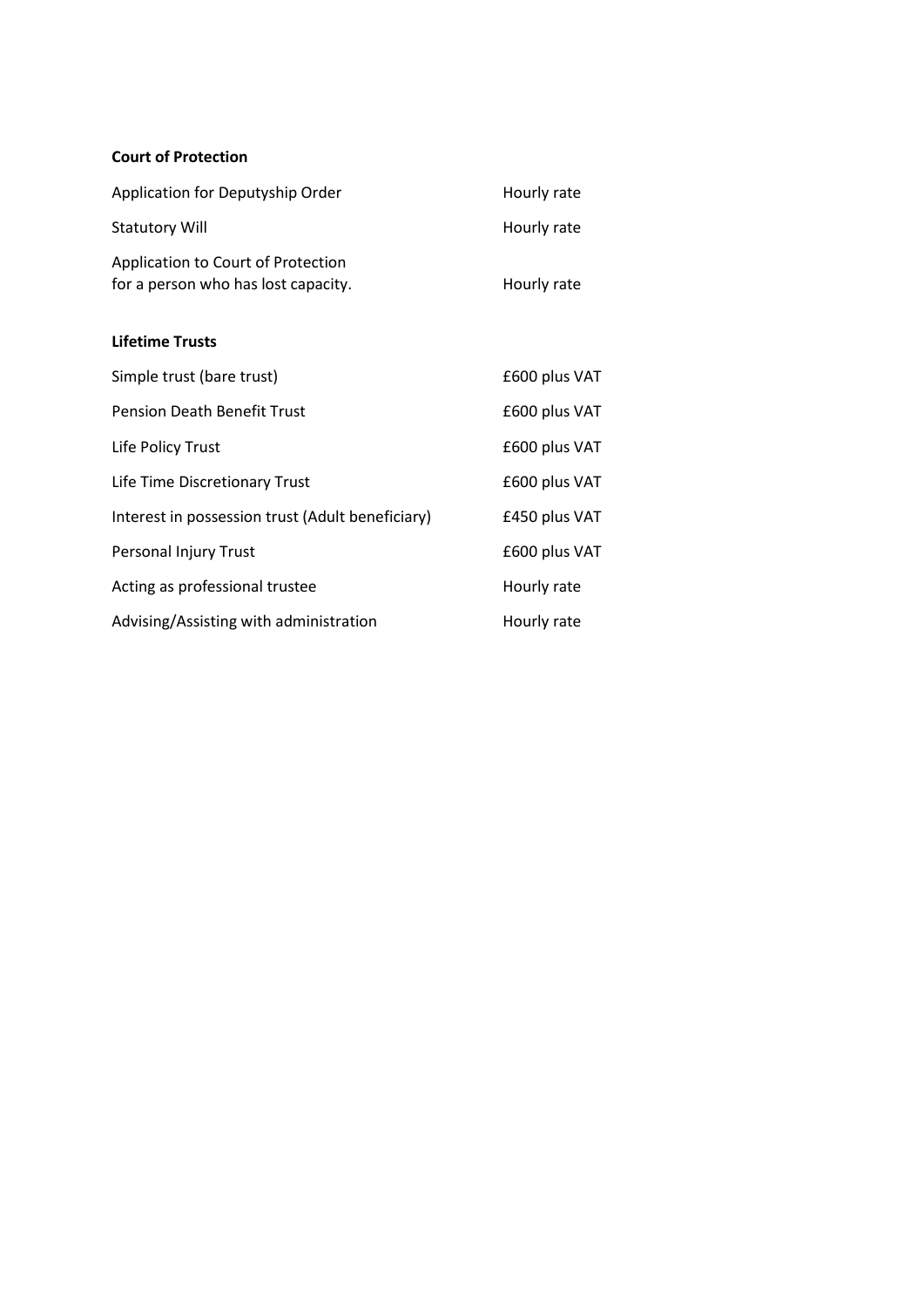#### **Probate**

Before undertaking any work, we will meet with you to review the Will and discuss the estate. We will then give you a fees estimate and if possible we will endeavour to give you a fixed fee. If you chose a fixed fee option you'll know exactly how much the estate administration will cost, however this may be reviewed where the matter proves to be more complex than originally envisaged.

Fees are charged according to whether a Grant only or Full Administration is required and also whether overseas assets are included within the Estate, the number of beneficiaries, the complexity of the estate and potential claims, whether the estate may be insolvent and whether Garden House Solicitors are appointed as Executors.

#### **Grant only service:**

Our Grant only service can be a cost effective way to obtain a Grant of Probate for a simple estate. Using this service, Clarke Willmott will draft a Grant of Probate (or Grant of Letters of Administration) using information provided by the family. The Grant only service is only available where no inheritance tax is due. The family will be responsible for dealing with the estate once the Grant has been received.

Fees can be reduced if family members are prepared to help with the non-legal tasks such as clearing personal items, meeting with estate agents and transferring utilities. These aspects can often be time-consuming and do not usually require legal expertise.

#### **Our Grant only fees are:**

- •Where a simplified estate form (IHT205) is submitted from £2,400 inc VAT
- •Where a full estate form (IHT400) is submitted from £3,300 inc VAT

## **Full estate administration service:**

Our full estate administration service will provide you with expertise throughout the entire Probate process which includes:

- •Providing initial advice
- •Gathering the necessary evidence needed for the Probate application
- •Applying for the Grant of Representation
- •Collecting in the estate assets
- •Paying tax, liabilities and legacies
- •Dealing with HMRC negotiations
- •Preparation of full estate accounts and tax returns
- •Distributing the residue of the estate to the entitled beneficiaries.

Our fees for this will vary depending upon the terms of the Will (or if the deceased died intestate), the size and complexity of the estate and the type and location of assets involved. Fees for a Full